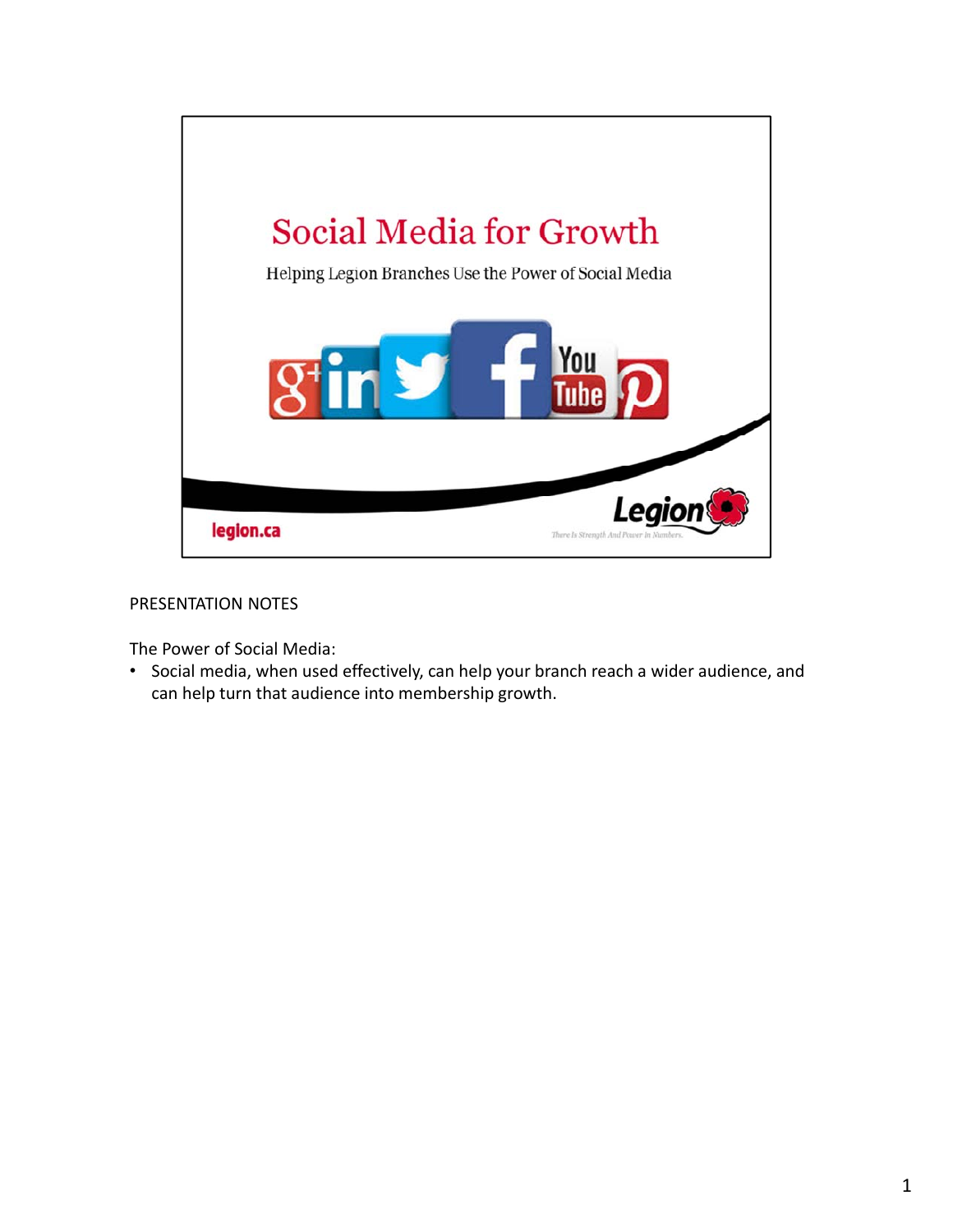

What is social media?

- At its simplest… social media is an online community. It is an online space where people can discover and share information, keep up with the latest news and events, interact with others, and network. Hundreds of millions of people around the world are posting, sharing and commenting on social media every day.
- Social media is a powerful tool to reach a large audience quickly and effectively, and costs virtually nothing to use.
- Today's non-profits are reaping huge success from social media. Consider the ALS Ice Bucket Challenge. Back in 2014, a professional golfer who, through a YouTube video, challenged his sister whose husband has ALS to pour a bucket of ice water on her head. The video was seen and shared by others and quickly went 'viral'. The challenge started and everyone was dumping ice on their heads to raise awareness and money for ALS. More than 17 million people uploaded their challenge videos to Facebook; and these videos were watched by 440 million people, a total of 10 billion times… without costing a penny.
- Social media will help you share information, promote your Branch, engage your current members, reach out to potential new members, and spread the word on all the great things you do in your community. It is word-of-mouth in its most efficient form. When used well, it can convert followers into members, volunteers and supporters.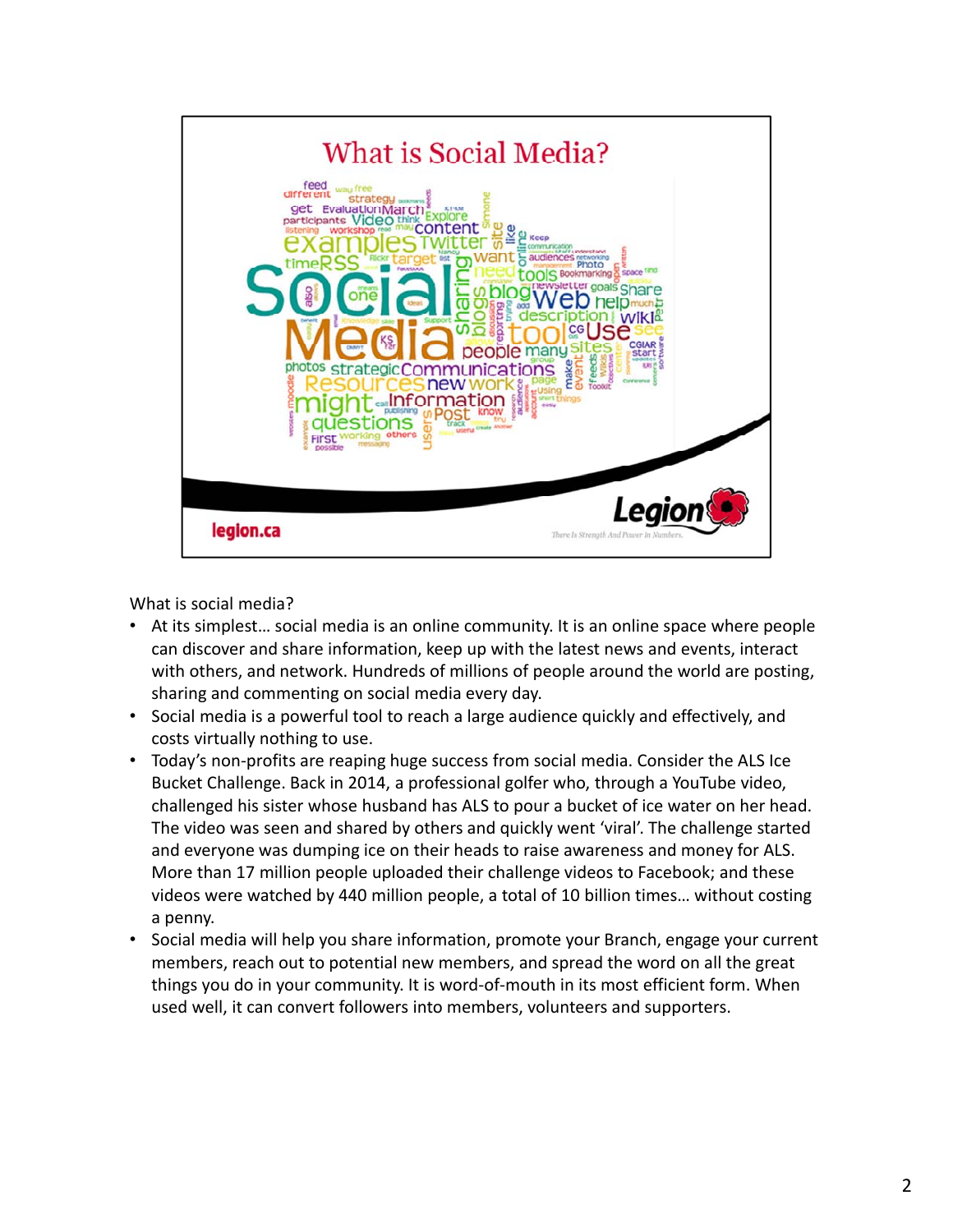

Is social media worth the effort? Think about this…

- 70% of all Canadians are on social media that's about 25 million Canadians
- 62% of Canadians check social media every day
- A recent report from Revera, a seniors service provider, found that 27% of Canadian seniors 75 years and older are online, and more than half of those seniors belong to a social networking site such as Facebook, and more than 1/3 of them go to those sites every day.
- Chances are, much of your current membership is online… and most definitely, your potential membership is online! Social media is your opportunity to reach out to those people and share who you are and what you do, and entice that audience not only to fall in love with your Branch, but to join it too.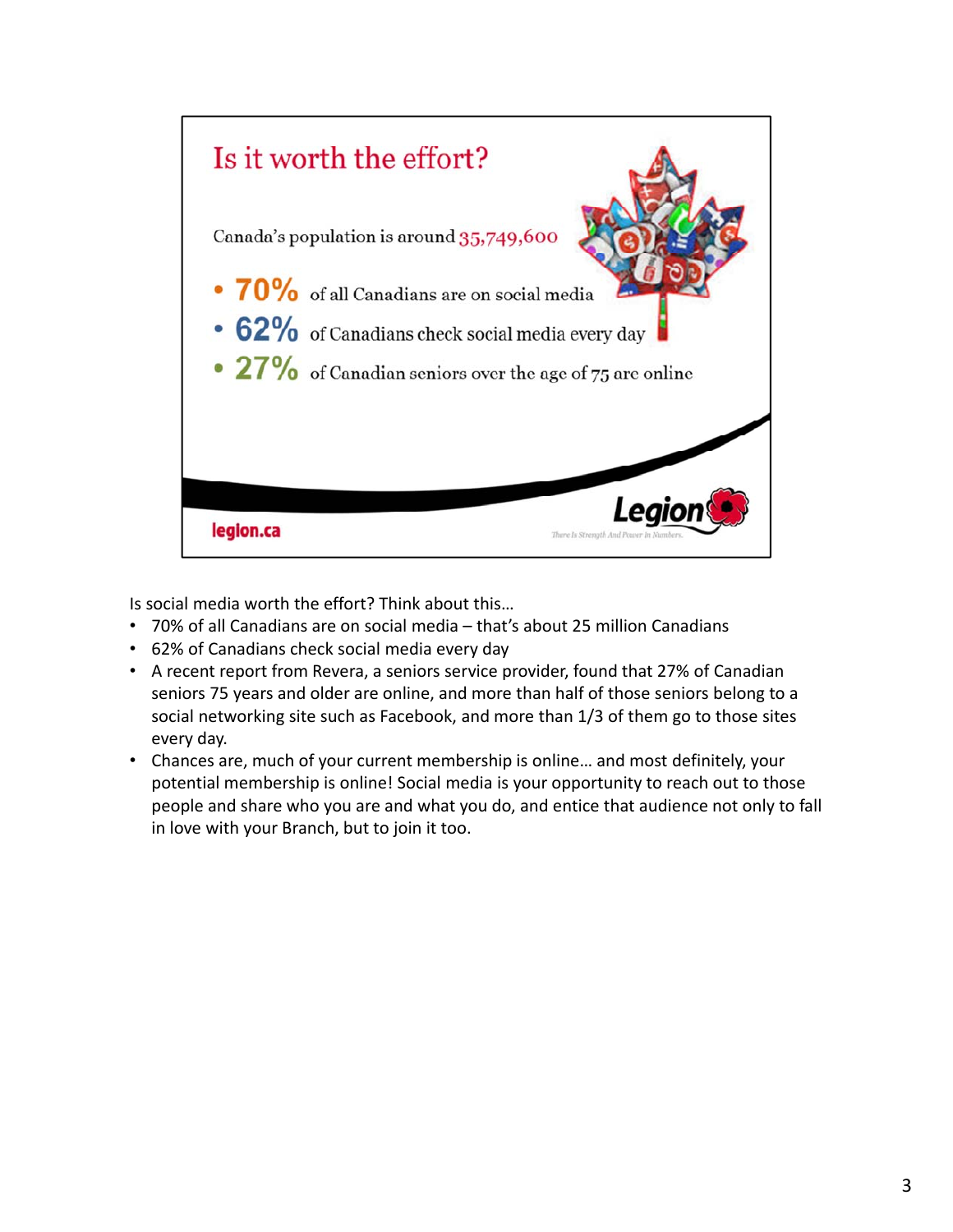

Dominion Command has seen huge success on social media in a very short amount of time.

- We have been actively on social media since 2013
- In the fall of 2015, we ramped things up. We developed a social media strategy, setting social media goals, messaging objectives, and planned campaigns. And because our messaging was national, we put a budget behind our campaigns to help reach out to those 25 million Canadians who are online.
- Within about 6 months, we increased our followers on Facebook to over 12,000 and our followers on Twitter to over 10,000.
- From January to April 2016 alone, our Facebook posts reached over 1,200,000 users. That's a lot of Canadians seeing our messaging in just 3 short months. And our reach is growing.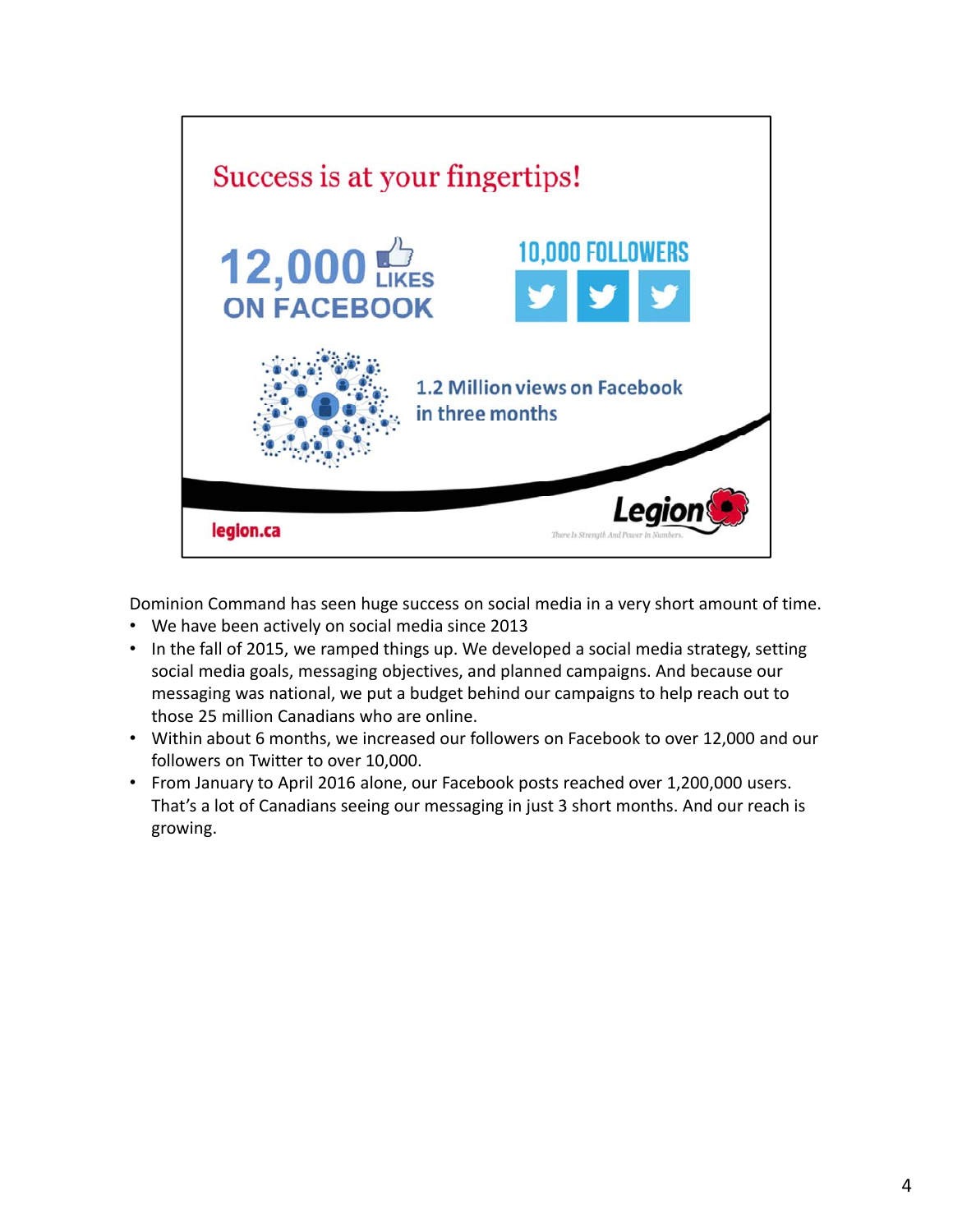

How do you get started?

Social media takes a bit of ongoing attention, so for those just starting out or with limited resources, I recommend starting with Facebook.

- As of 2015, Facebook was the number one social media platform with 96% of nonprofits ranking it in their top three sites.
- 59% of Canadians are on Facebook.

What about Twitter?

- Twitter is good for quick and frequent updates, however the lifespan of a tweet is very short. Twitter requires multiple tweets every day to see results.
- Facebook posts have a longer lifespan and receive wider engagement. You can post just a couple of times a week and still build your brand.

Facebook allows people to find information, share it with their friends and followers, and show their support through the 'like' and comments features. Given the nature of what we do, from supporting Veterans, to promoting Remembrance, to engaging with our community through events and activities, Facebook is a natural choice when getting started in social media. Even in our own stats, Dominion Command has seen our greatest growth in followers and engagement through Facebook.

• We recommend Branches start a Facebook 'page'. Although some Branches have set up Facebook groups, which require people to join the group to participate, if you are reaching out to an audience beyond just your members, we recommend using a page. Pages give the Branch control over the content, and provides important data and analytics on your post and your audience.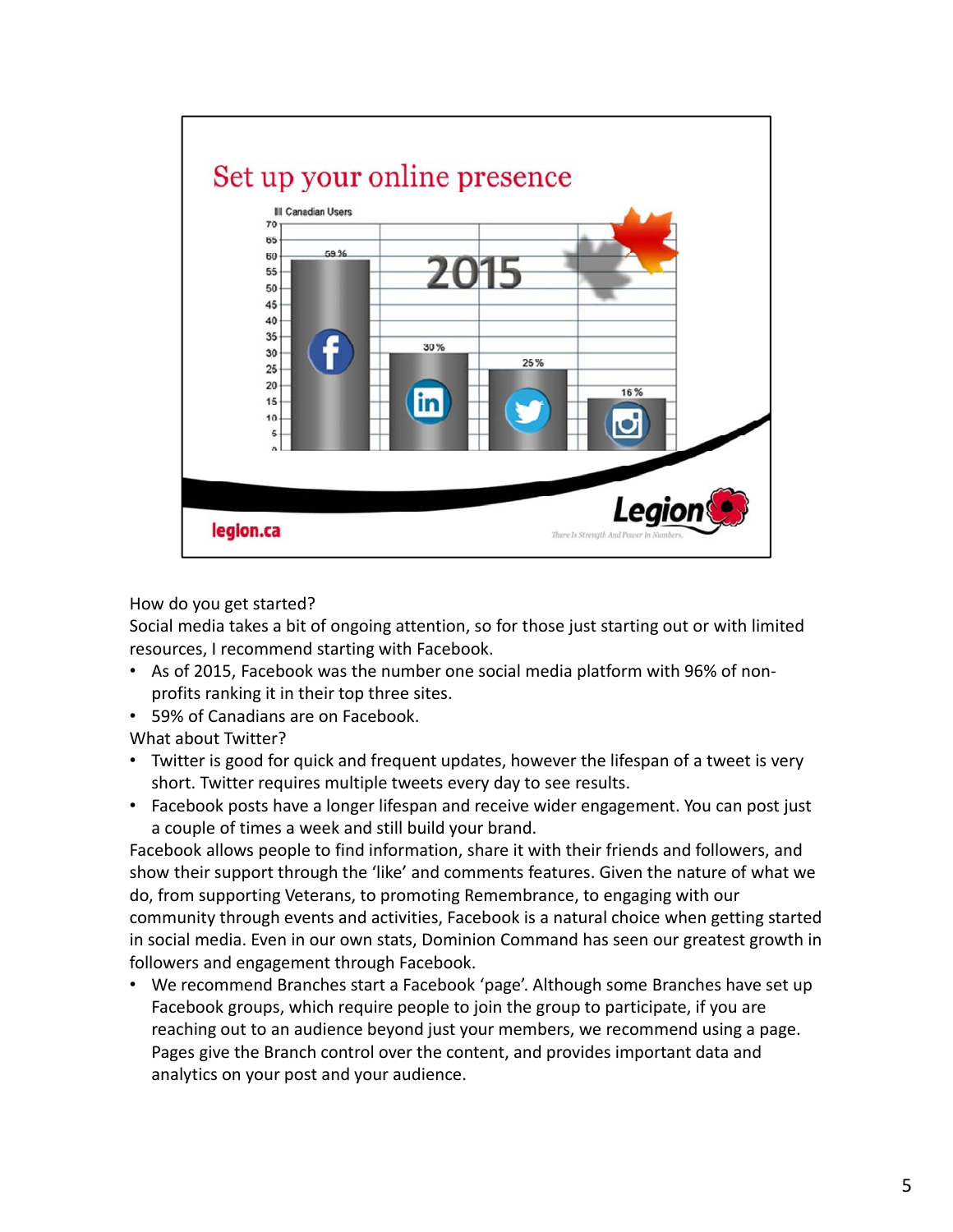

After you set up your Facebook page, set some high level social media objectives. This doesn't have to be complicated, but will help guide you in what to post, and will help ensure you are making the most of your social media efforts.

Some common objectives to consider are:

- Raising awareness of your mission and educating the audience about who you are and what you do
- Acquiring new members
- Retaining current members
- Increasing 'sales'… getting the audience to attend your events, or buy Legion and Poppy Store products
- Increasing donations to your fundraising activities

Once you choose your goals, you can focus on creating messages that support those goals.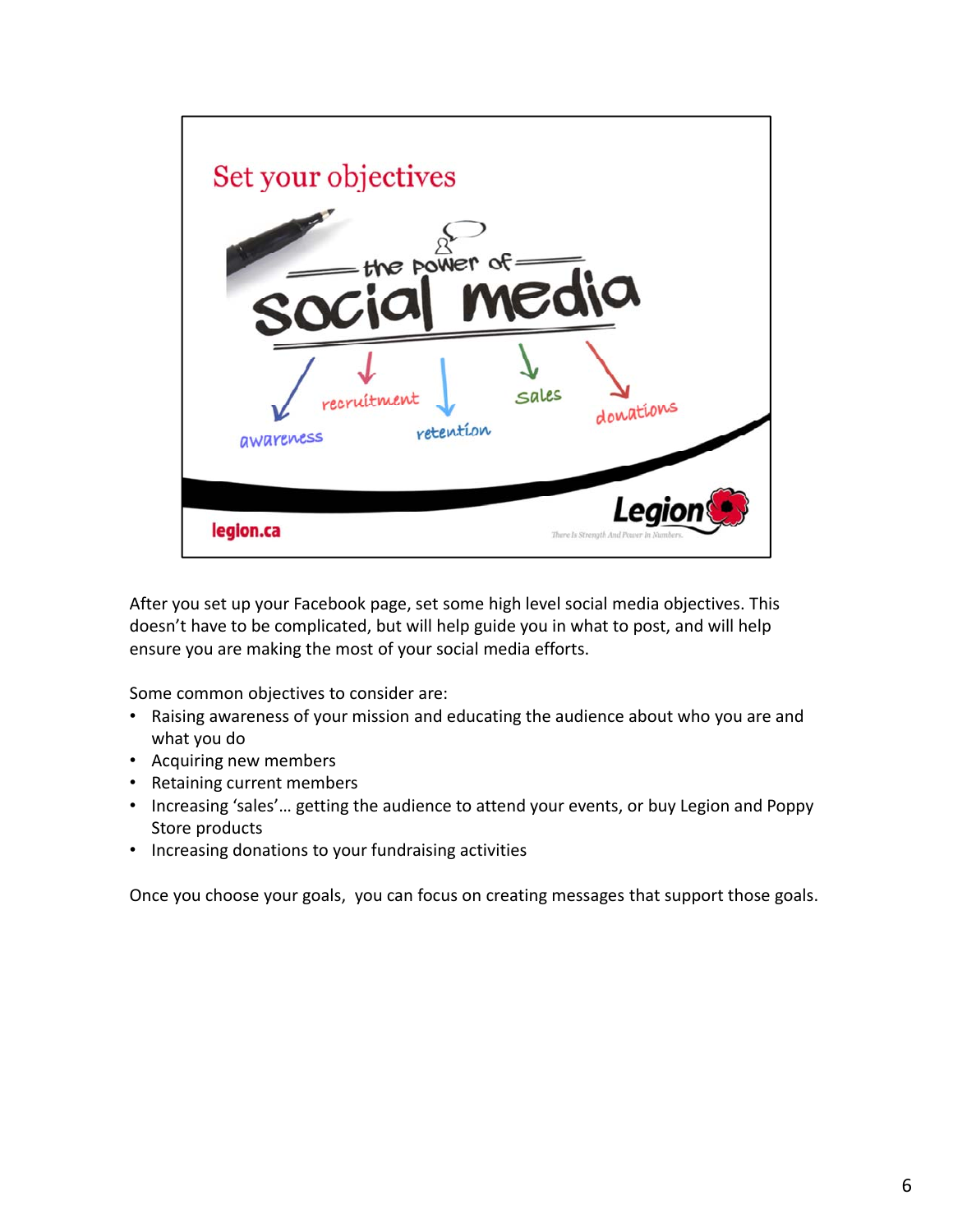

When it comes to developing effective messages for Facebook, there are a few dos and don'ts to keep in mind.

DOs

- 1. Do create a branded, recognizable profile picture and header. This will help that those who see your messages know who you represent and what you stand for.
- 2. Do keep messages short and powerful. Long winded posts are rarely shared.
- 3. Do vary the types of messages you posts. Mix it up with messages of:
	- Veteran support and Remembrance
	- The great work you do in your community
	- How membership makes a difference for Veterans
	- Stories of your Legion members in action
	- You can follow the Dominion Command Facebook page and share the Legion's national messaging as well.
- 4. Do post an image or a link when possible. A picture tells a thousand words… or when it comes to social media, a picture attracts a thousand likes.
- 5. Do participate in the online conversation and engage your followers. Monitor your page daily or at least a few times a week, and respond to questions, comments and feedback as quickly as possible.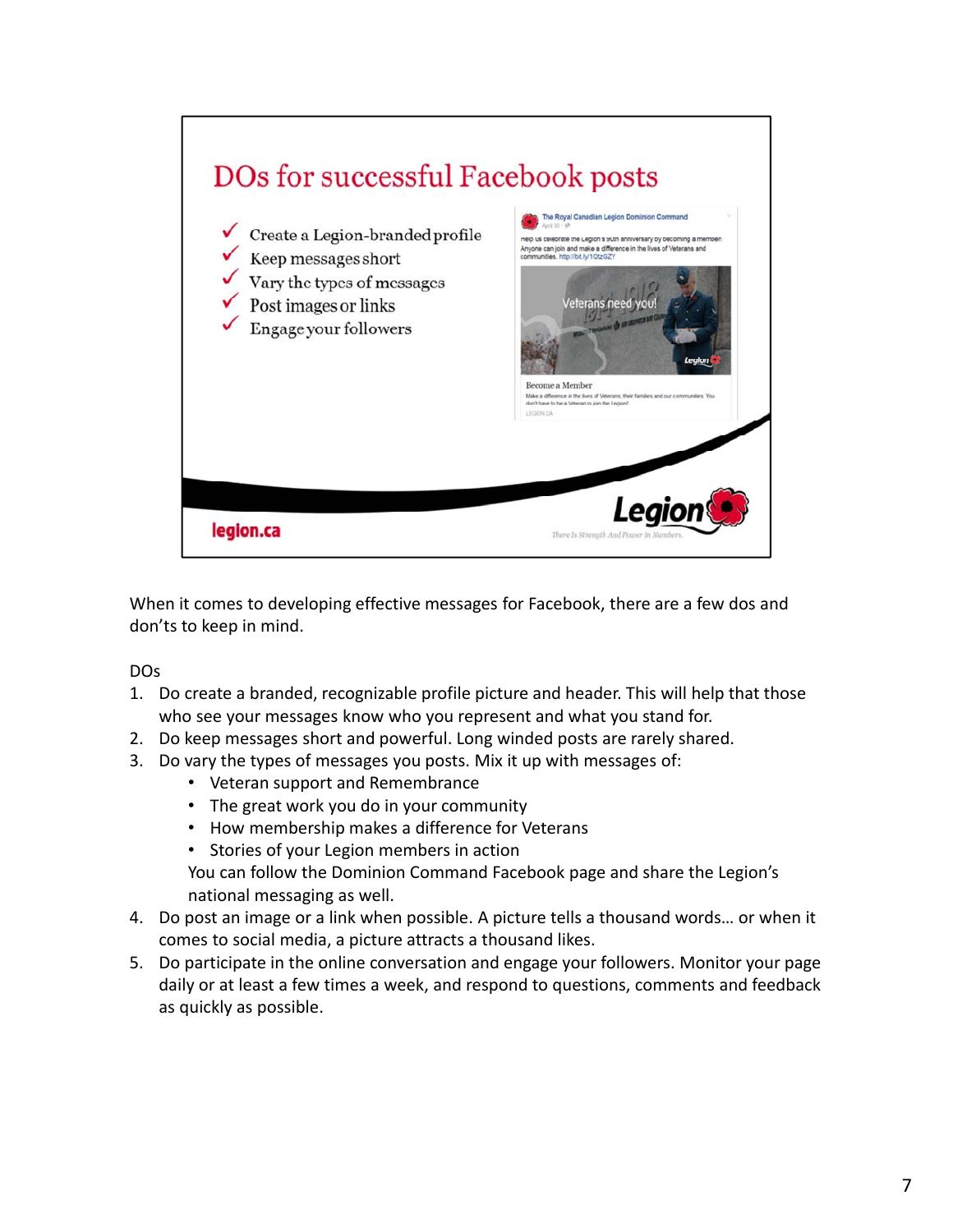

A few key don'ts are important to keep in mind when developing messages.

**DONTs** 

- 1. Don't leave your 'About' section blank. Let the audience know about your Branch, what you stand for and how to contact you. For ideas, check the About section of Dominion Command Facebook page.
- 2. Don't post too often. On Facebook, a few times per week is a good start. More than a few times a day could cost you followers.
- 3. Don't post too little. If you go too long without an update, or your messages are sporadic, you lose your online presence.
- 4. Don't repeatedly ask for people to join, or donate, or volunteer. Social media is about connecting with the audience, allowing them to experience what your branch is all about. Through that, they will be motivated to join and get involved.
- 5. Don't respond hastily Remember your messages are public. Well thought out answers that are in line with your Branch's policies and values are vital.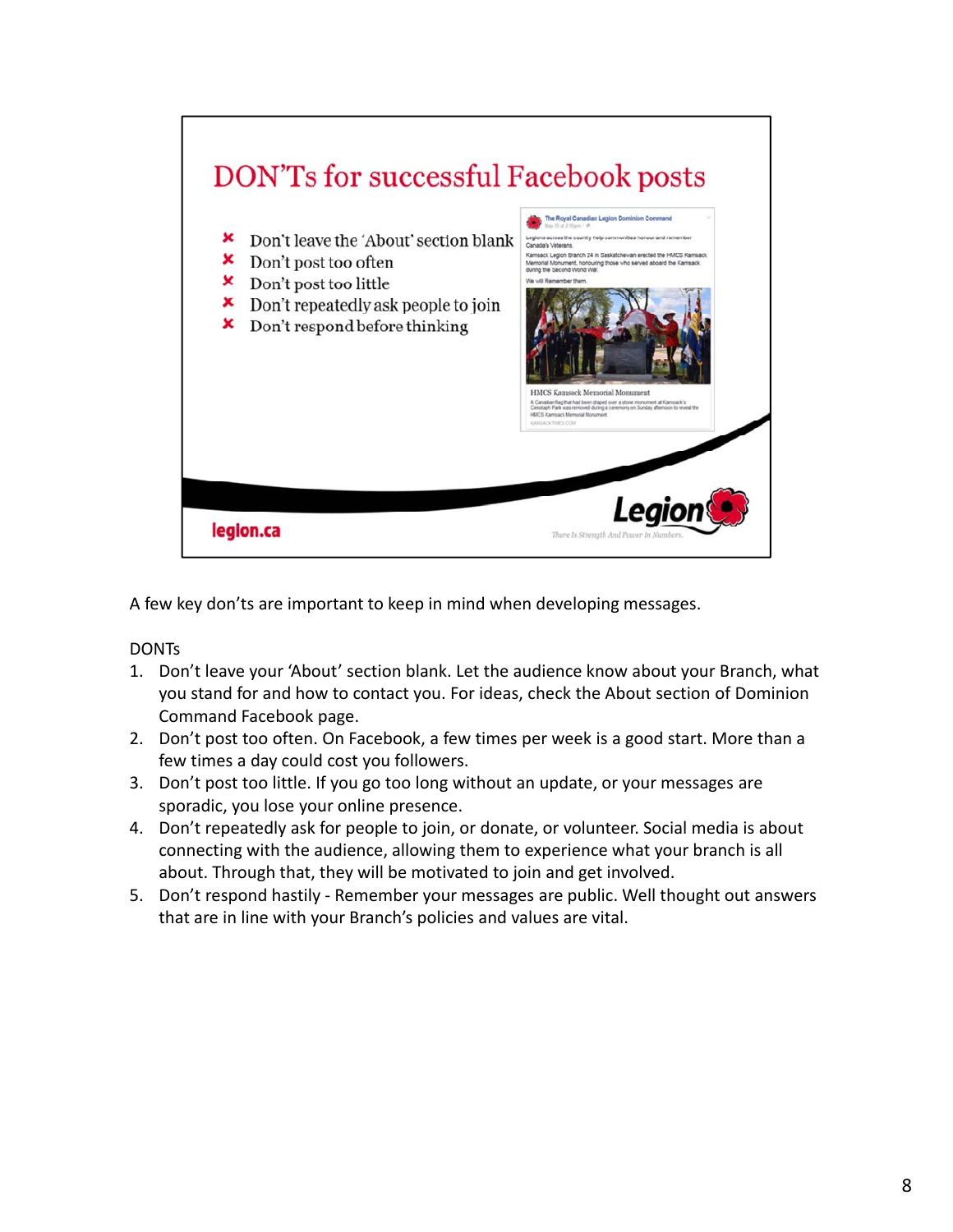

Facebook allows you to 'boost' a post, which means you pay to have it show up on other people's Facebook feeds, even though they are not direct followers of your page. If you have a small budget that you can put towards your social media efforts, the impact can be tremendous. You can target who you want to see the posts by where they live, their age, their gender, their interests, and drastically increase your reach, for a very small amount of money.

For example, let's say your Branch is hosting a community BBQ fundraiser in Saskatoon Saskatchewan in support of Veterans and you want to invite the community to join. If you have 100 followers on your page, your post will typically reach about 16% of your followers, or around 16 people in this case. Now say you boost that post… Through Facebook, you can narrow down the boosted audience to people who:

- live near Saskatoon
- are 25 years of age and older
- includes both males and females
- with interests in Veterans, family, BBQs, community events, and volunteering

Currently, that audience on Facebook is around 47,000 people. For just \$25, you can boost that post for a week and your message jumps from being seen by 16 people, to being seen by between 800 to 2000 people over the week! And the more money you put behind it, the more people it will reach.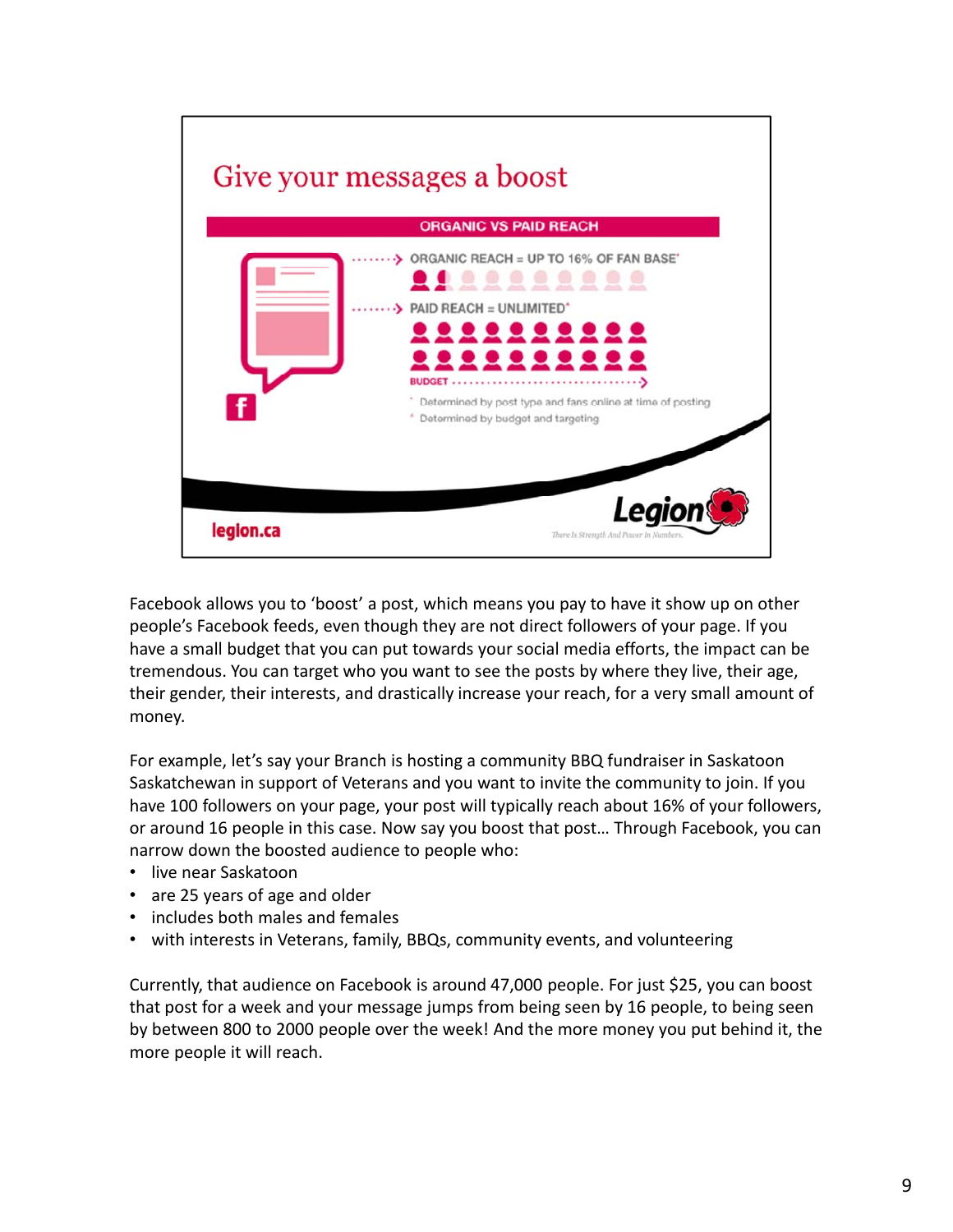

Remember, once you get started, keep the momentum going!

Social media can help you widen your audience, engage your members and potential members, and create positive relationships that will help turn that effort into membership growth. Take baby steps and work your way into the online world through:

- planning
- writing great posts
- engaging with your online community,
- and working to grow your reach.

And as a final tip… Promote your social media – Let your members and the community know where to find you online. Put a link to your Facebook page in all your Branch communications, on your email signature, and on your website. Announce it at monthly meetings and events and share it widely. And if you have a budget, grow your reach online through boosted posts. The wider you reach out, the more people who will discover you, and the bigger the audience that sees your messages will be.